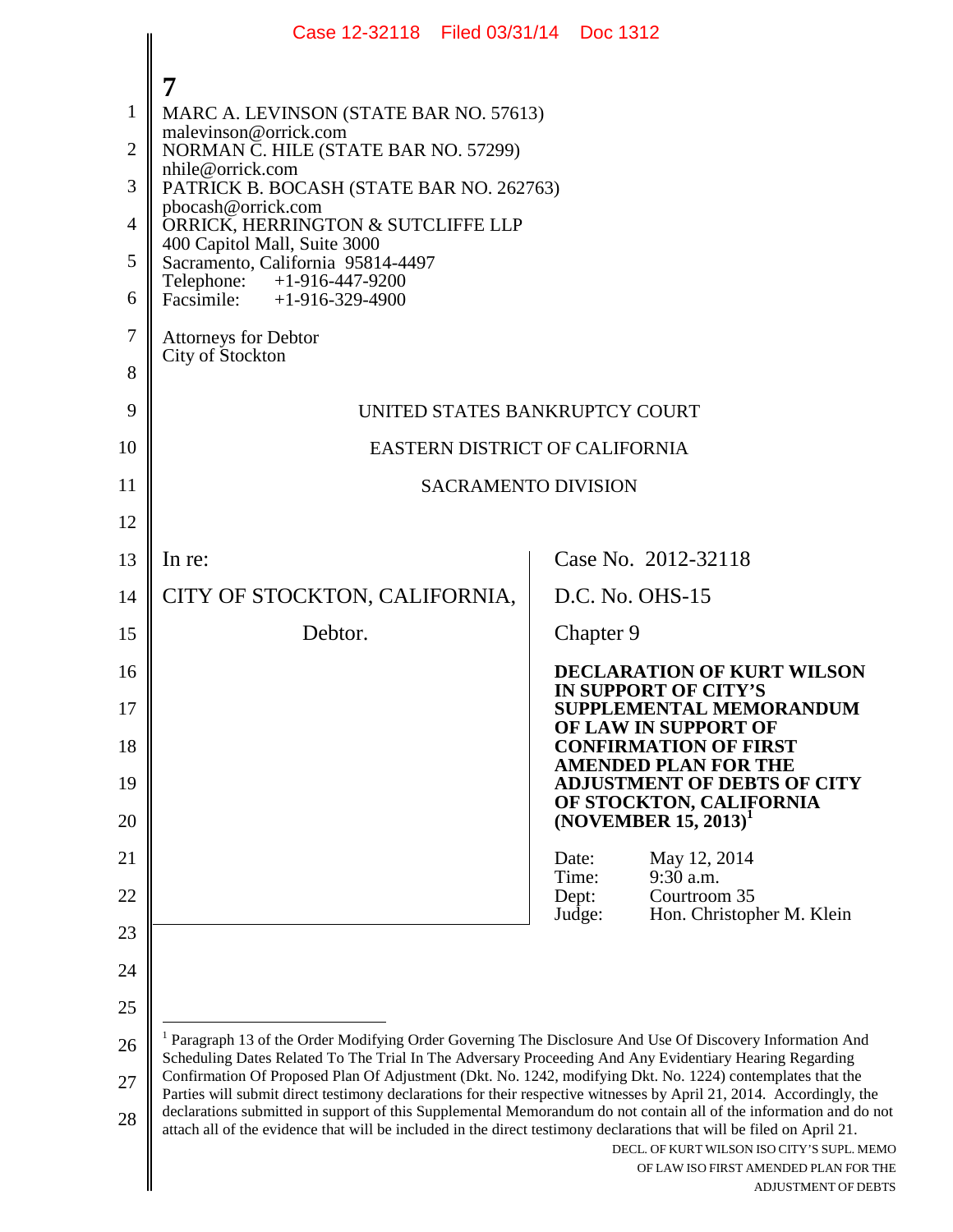I, Kurt Wilson, hereby declare:

1

2 3 4 5 6 7 8 9 10 11 12 13 14 15 16 17 18 19 20 21 22 23 24 25 26 27 28 1. I am the City Manager of the City of Stockton, California (the "City" or "Stockton"). I make this declaration in support of the City's Supplemental Memorandum Of Law In Support Of Confirmation Of First Amended Plan For The Adjustment Of Debts Of City Of Stockton, California (November 15, 2013). I joined the City as a Deputy City Manager in September 2012. My responsibilities in that role included overseeing the operational departments of Community Development, Economic Development, Public Works and Municipal Utilities. I served as Interim City Manager from November 2013 until late January 2014, when I became City Manager. In my role as City Manager, I serve as the chief administrative officer of the City, in which capacity I manage the City's resources and personnel, with the exceptions of the City Attorney, City Auditor, and City Clerk's offices. This includes supervising a variety of professional staff with expertise in various disciplines and managing those talents to implement the policy decisions of the Mayor and Council. 2. Before joining the City, I was City Manager of Ridgecrest, California, and served in local government in both San Bernardino and Rialto. I also served in state government, where I served in two senior executive positions in the Schwarzenegger administration. Additionally, I have an extensive background in the private sector, as a business owner and nonprofit executive. I hold a Bachelor of Science degree in Organizational Management and a Master of Business Administration from University of La Verne, and a Master of Education from California Coast University, as well as several post graduate certifications from UCLA, Berkeley, and various professional organizations. *The City's Deals With Ambac, Assured, And NPFG Preserve Important Civic Properties* 3. Franklin attacks the deals that the City, through arduous mediation and after thousands of hours of work by the City's management team and outside professionals, has struck with Ambac, Assured, and NPFG. But Franklin ignores one of the critical elements of these deals. These agreements are vital to the City because they each ensure the City's continued use of properties that are important, and often essential, to the City's operations.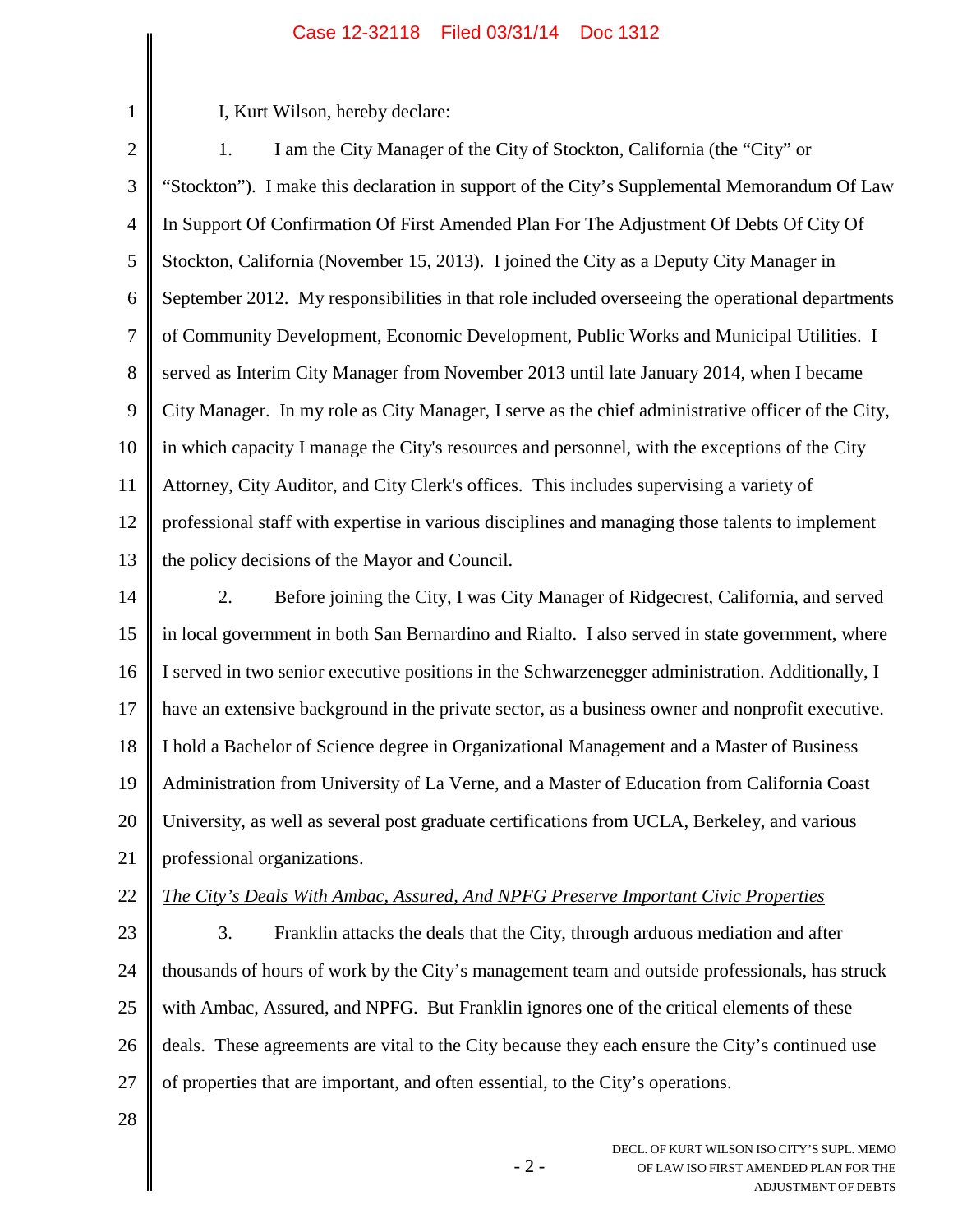1 2 3 4 5 6 7 8 9 10 11 12 13 14 15 16 17 18 19 20 21 22 23 24 25 26 4. The City's agreement with Ambac allows the City to maintain possession of three fire stations, the City's Main Police Facility, and the Maya Angelou Southeast Branch Library. The City, in the exercise of its business judgment, has determined that it cannot relinquish control of these properties because of their importance to the City. Likewise, the City's agreement with Assured allows the City to continue its use of 400 E. Main. The City intended to make this building its new City Hall, replacing the dilapidated City Hall built over 100 years ago. Although 400 E. Main did not become the City Hall as planned, it now houses the City's information technology division, and the City has invested several million dollars in upgrades to provide the necessary cabling and chillers for its main computer services and related equipment. The City's settlement with Assured is thus essential to the City's operations. In addition, the City's new lease of its space at 400 E. Main is on more favorable terms than it would have been able to achieve outside of its settlement with Assured. This filled an essential need for the City. 5. The City's deals with NPFG also allow the City to continue its use of essential civic properties. Those deals allow the City to remain in use of the Stewart/Eberhardt Building, an essential services building (as defined by Cal. Health & Safety Code § 16007) that is home to the City's Human Resources, Police Emergency Communications (911 Dispatch), Police Investigations, and Public Works departments, as well as the Police Crime Lab. They also allow the City to retain the Stockton Arena, home to the Stockton Thunder professional sports team and host to a variety of events such as ice hockey, indoor football, indoor soccer, and concerts. The Arena is part of the Stockton Events Center in downtown Stockton and defines the city's downtown waterfront redevelopment program. Finally, the NPFG deals allow for the City's continued use of three parking structure properties in downtown Stockton: (1) the Edmond S. Coy Parking Structure, a six-story structure with about 575 parking spaces, as well as ground commercial space, for workers in and visitors to the Central Business District; (2) the Stockton Events Center Parking Structure, a seven-story structure with about 600 parking spaces for sports fans, concert goers, and event attendees; and (3) the Market Street Garage, a four-story structure

27 with about 780 parking spaces, which provides monthly parking for employees of downtown

- 3 -

28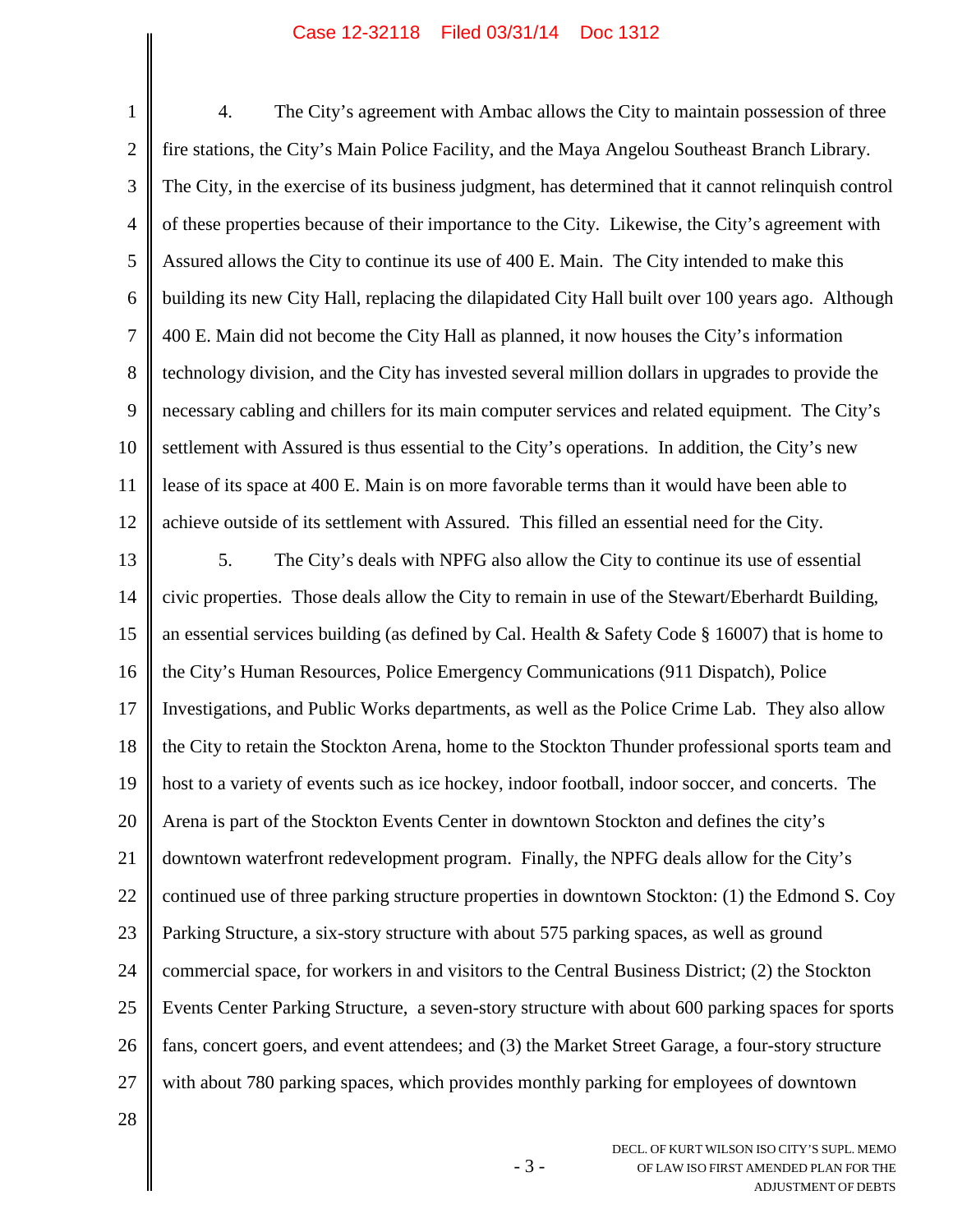1 2 businesses and hourly parking for patrons of downtown businesses. Each of these facilities is important either to the City's operations or to the City's viability as a liveable City.

3 4 5 6. The NPFG Settlements were contingent on the City obtaining the required approval of the State of California Department of Finance of the restructuring of the Arena Pledge Agreement. The City has received this approval.

6 7 8 9 10 11 12 13 7. The properties underlying the City's deals with Ambac, Assured, and NPFG are important civic facilities, and the City, in the exercise of its business judgment, has determined that they cannot be sacrificed. There is one deal with Assured, the Pension Obligation Bond (POB) settlement, which does not directly involve an underlying property. However, the City entered into the POBs settlement as part of a global settlement with Assured that ensured the City's continued use of 400 E. Main under favorable lease terms. The City believes that Assured would not have entered into the new 400 E. Main Lease on the same terms had it not reached an acceptable settlement on the POB Claims.

14 15 16 17 8. In contrast, the properties underlying the 2009 Bonds – Swenson Golf Course, Van Buskirk Golf Course, and Oak Park – are not essential to the City's operations or continued viability. The City has determined, in the exercise of its business judgment, that these properties can be sacrificed.

18 19 20 21 22 23 24 25 9. The City has disclosed the major terms of the deals with Ambac, Assured, and NPFG, and has filed near-final drafts of each settlement in the Plan Supplement [Dkt. No. 1236] and the Supplemental Plan Supplement [Dkt. No. 1259]. The City intends to file final drafts of all settlement documents, as approved by the City Council, before the Confirmation Hearing. The City does not believe that any modifications of the documents that have already been filed will be material. The City also does not believe that any documents that have not yet been filed will affect the treatment of the 2009 Bond Claim or that Franklin has been prejudiced in any way. *The City Has Made Its Best Effort To Raise Additional Tax Revenues*

26 27 28 10. The City has made its best efforts to raise taxes in light of its fiscal crisis and bankruptcy case. The City realized several years ago that it needed to pursue additional revenues. At the time, however, the justification for new taxes did not meet the expectations of the

- 4 -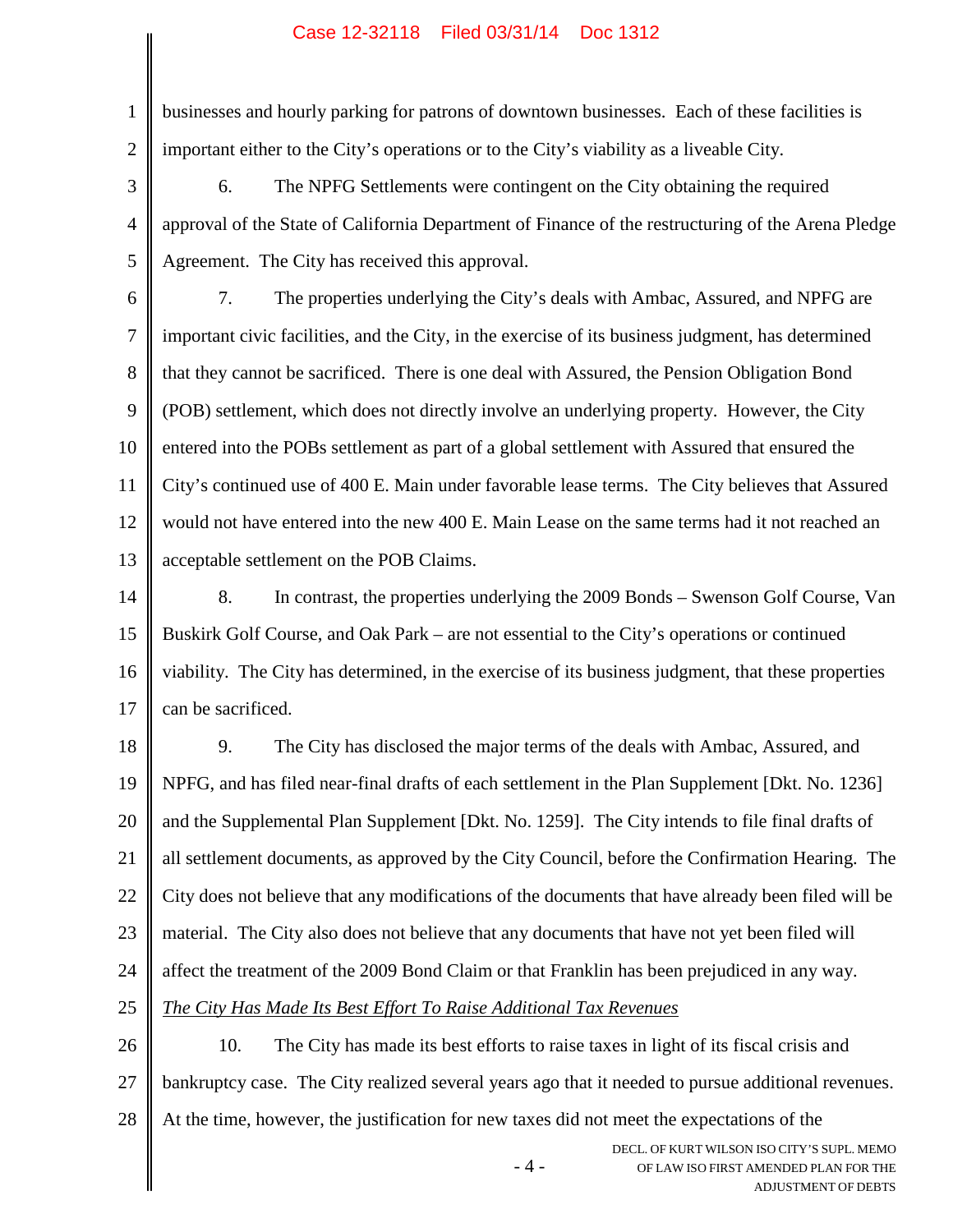1 2 3 4 5 6 7 8 9 10 11 12 13 14 15 16 17 18 19 20 21 22 23 24 25 26 community. As a result, on more than one occasion voters rejected calls for new taxes, even to support important public items. Subsequently, the City engaged FM3, a reputable national firm with more than 30 years of experience specializing in opinion research to support the passage of finance measures to fund local public services. The City enlisted FM3 to survey likely Stockton voters in September 2012 on the level of support for sales and/or utility user tax increases, structured either as special taxes (with earmarked proceeds) or general taxes (without earmarked proceeds). A true and correct copy of the results of FM3s research is attached as Exhibit B to the declaration of former City Manager Robert Deis in support of the City's eligibility for bankruptcy relief ("Deis Decl.", [Dkt. No. 708]). A summary of FM3's key findings was also admitted into evidence as Exhibit 106 at the Eligibility Hearing. Those results showed that the measure had a greater probability of passing if a portion of the receipts went to public safety purposes, including the hiring of additional police. It also showed substantially lower support for a tax measure whose receipts would be dedicated solely to paying the City's creditors. 11. Based on FM3's research, the city put Measures A and B on the November 2013 ballot. Measure A, a ballot measure to raise the sales tax by 0.75%, narrowly passed in November 2013, with 51.86% of voters voting yes. Measure B, an advisory measure asking the electorate whether 65% of the proceeds from Measure A should be used to "pay for law enforcement and crime prevention services such as those described in the Stockton's Marshall Plan on Crime" and 35% to "help end the bankruptcy and restore other City services," passed by a wider margin, with 59.27% of voters voting yes. Measure A's narrow victory confirmed the City's business judgment that the voters likely would not tolerate a tax increase higher than 0.75%, while Measure B's wider margin of victory confirmed that the sales tax increase likely would not have passed if a larger portion of the revenues was spent on paying creditors instead of public safety and City services. 12. I agree with the testimony of former City Manager Bob Deis when he stated that "for a tax increase measure to be successful it is essential that a city have a compelling argument

- 27 or a specific 'product' that will be funded by the tax increase which resonates with the voters."
- 28 Deis Decl. at 9. It was critical to the passage of Measure A that the public see that the resulting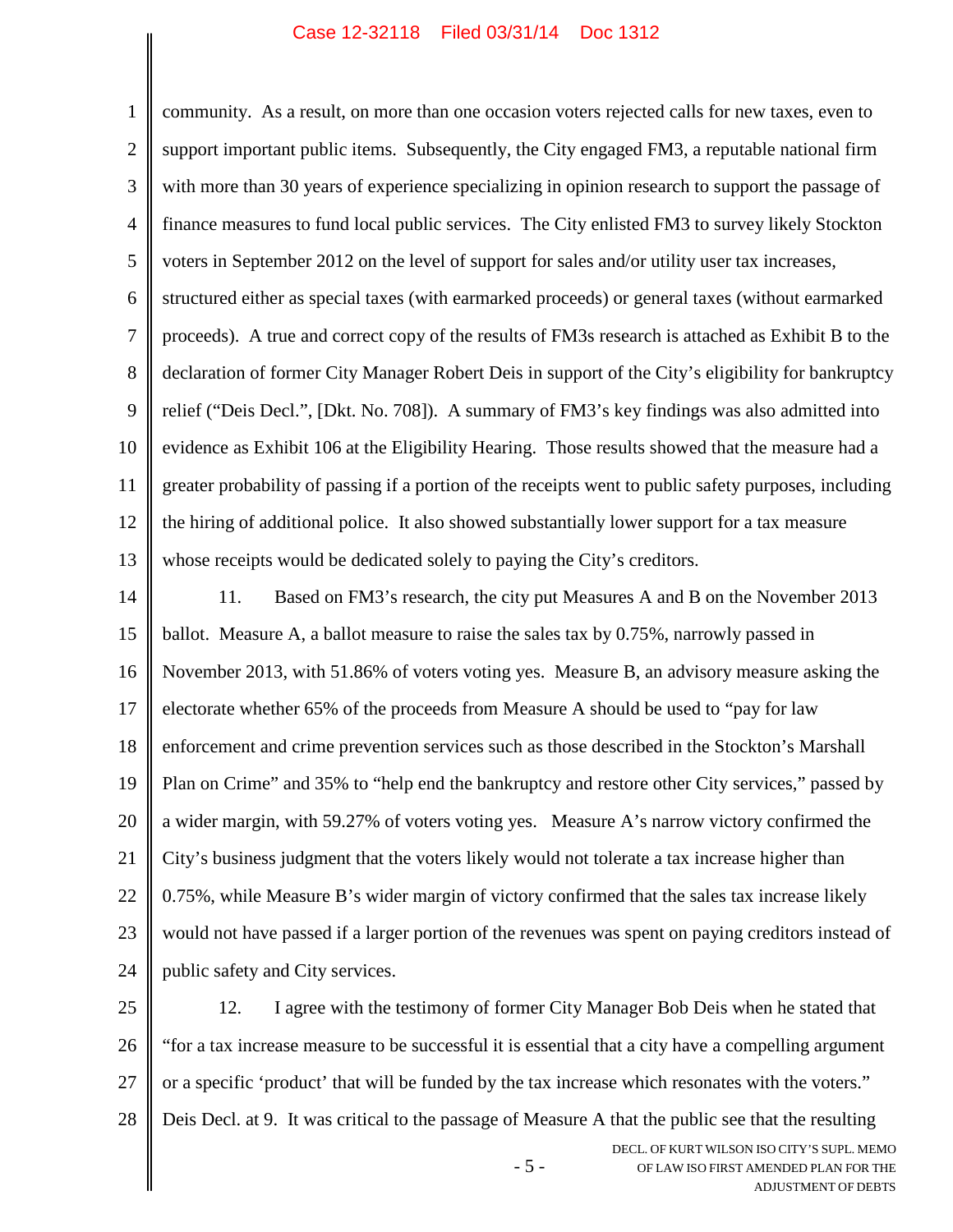1

revenues would go to hiring police officers and improving public safety. At the same time,

2 3 4 5 6 7 8 however, the City was barely able to sell a tax increase that paid for the some of the City's most vital "products": law enforcement, crime prevention, and the restoration of City services. In my experience, it would be even more difficult to pass a tax measure devoted solely to paying creditors like Franklin. The City has acted in good faith by asking the voters to pass the highest tax increase that the City thought feasible and by presenting voters with a "product" they would support. Were the City's bankruptcy case dismissed, it could not, as Franklin suggests it might, be able to raise yet more tax revenue at the drop of a hat.

9 10 11 12 13 14 15 16 17 18 13. Franklin's arguments that the City should raise its utility users' tax ("UUT") rate likewise miss the mark. In November 2008, the City placed Measure U on the ballot, which the voters passed. The purpose of Measure U was to modernize the current user utility tax ordinance to treat taxpayers equally regardless of the technology used for telecommunication and video services. Specifically, it was intended to protect the tax from litigation alleging that local phone taxes should have been repealed when the federal government ceased taxing long-distance calls in 2006. It was also intended to extend the tax to new technologies such as text messaging. In order to address public concern, Measure U reduced the overall UUT rate from 8% to 6%. This action likely relieved some political pressure, which allowed the City an opportunity to garner additional support for the later tax measure.

19 20 21 22 23 24 14. Any UUT increase requires voter approval. The FM3 poll indicated lower support for a UUT than a sales tax. A sales tax measure initially polled at 71% support, but wound up with only 51.86% "yes" votes. A 2% UUT increase initially polled at 58% support, so it seems likely such a proposal would not succeed after a hard fought ballot campaign. This may be in part due to the City's promise with Measure U that the UUT would remain at 6%. Putting a 2% UUT rate increase on the ballot would run counter to that promise.

25 *The City Cannot Reject Its Contract With CalPERS*

26 27 15. Franklin criticizes the City's decision not to impair CalPERS. The point Franklin misses or ignores is that there is not much in the way of a decision involved. A "decision"

28 implies a choice between two options. But there is, in reality, no feasible alternative to CalPERS

- 6 -